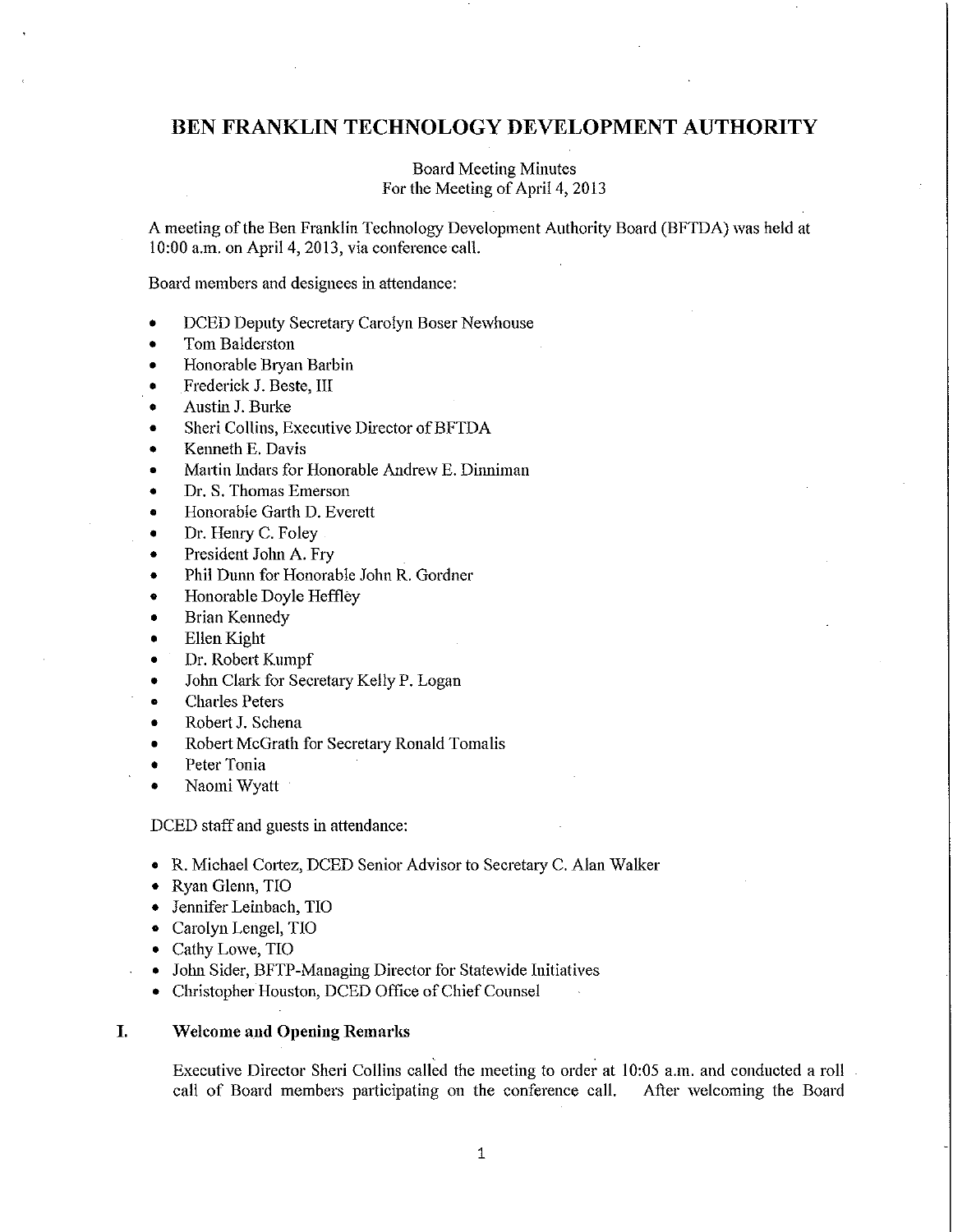members and thanking them for their participation, Deputy Secretary Newhouse introduced new Board member, Representative Bryan Barbin.

Additionally, Deputy Secretaty Newhouse thanked the Ben Franklin Northeast Partners for the role they played two weeks ago in making DCED's "On the Road" a success. One of the most successful events included the venture capital presentation at Misericordia University, organized by Ken Okrepkie with about 45 in attendance. DCED also appreciated that Representative Heffley and Austin Burke participated in "DCED on the Road." The next destination for "DCED on the Road" is the North Central region scheduled for August or September.

Deputy Secretary Newhouse gave an update on the status of "Innovate in PA." Senate Bill 456 has been referred to the Finance Committee on April 1; sponsored by Senator John Blake as well as Senators Gordner, Costa, Hughes, Teplitz, etc. It's inclusive of many ofthe patiners including the BFTDA, the Ben Franklin Technology Partners, DCED's PREP partners, DCED, and the venture capital community. Representative Kampf has introduced a similar version of "Innovate PA." There are some (significant) differences relative to the participation. This is House Bill 898. A hearing is scheduled for April 23rd at which time several of our patiners will be participating. Staff will be happy to provide any additional information.

#### **II. Approval of Minutes**

Deputy Secretary Newhouse requested a motion to approve the minutes of the January 31, 2013 Board meeting. A motion to approve the minutes was made and approved by a unanimous vote of the Board.

#### **III. BFfDA Program Updates**

Sheri Collins, Executive Director, extended congratulations to Board member Senator Dinnirnan for being chosen as "State Public Official of the Year" on March 13 by PA BIO, the leading trade association of PA's Life science industry sector.

Ms. Collins recounted that at the January Board meeting, presentations were made of successful projects funded by the Board. These presentations may have been too many and too lengthy. She asked Board members for patience as we continue to strive for the right balance. Additionally, she asked Board members to reach out to her with feedback in how she can do things better, to maintain the quality of the Authority.

Ms. Collins announced that Governor Corbett, Secretary Walker, Deputy Secretary Newhouse, the Office of International Business, and members of our team are heading to Chile and Brazil on April 6, returning April 17 on the Governor's Trade Mission. When Deputy Secretary Newhouse returns, we will be heading to Chicago for the Bio International Event as part of Pennsylvania Pavilion. We are excited to have many of our university partners and our companies in attendance at that meeting with us, as well as Governor Corbett.

June 3<sup>rd</sup> marks a very special day for our Ben Franklin Technology Partners who, through the end of the year, are celebrating their thirtieth anniversary. On June 3<sup>rd</sup> in Harrisburg, the four Ben Franklin Technology Partners will put on an event that will feature Governor Corbett and will include a panel that is very similar in structure to one that took place in 2010 at the SSTI Conference in Pittsburgh. Fonner Governor Ridge, fonner Governor Thornburgh, and Senator Gordner are confirmed to patticipate in this event. We will make sure that an invitation goes out to the Board members.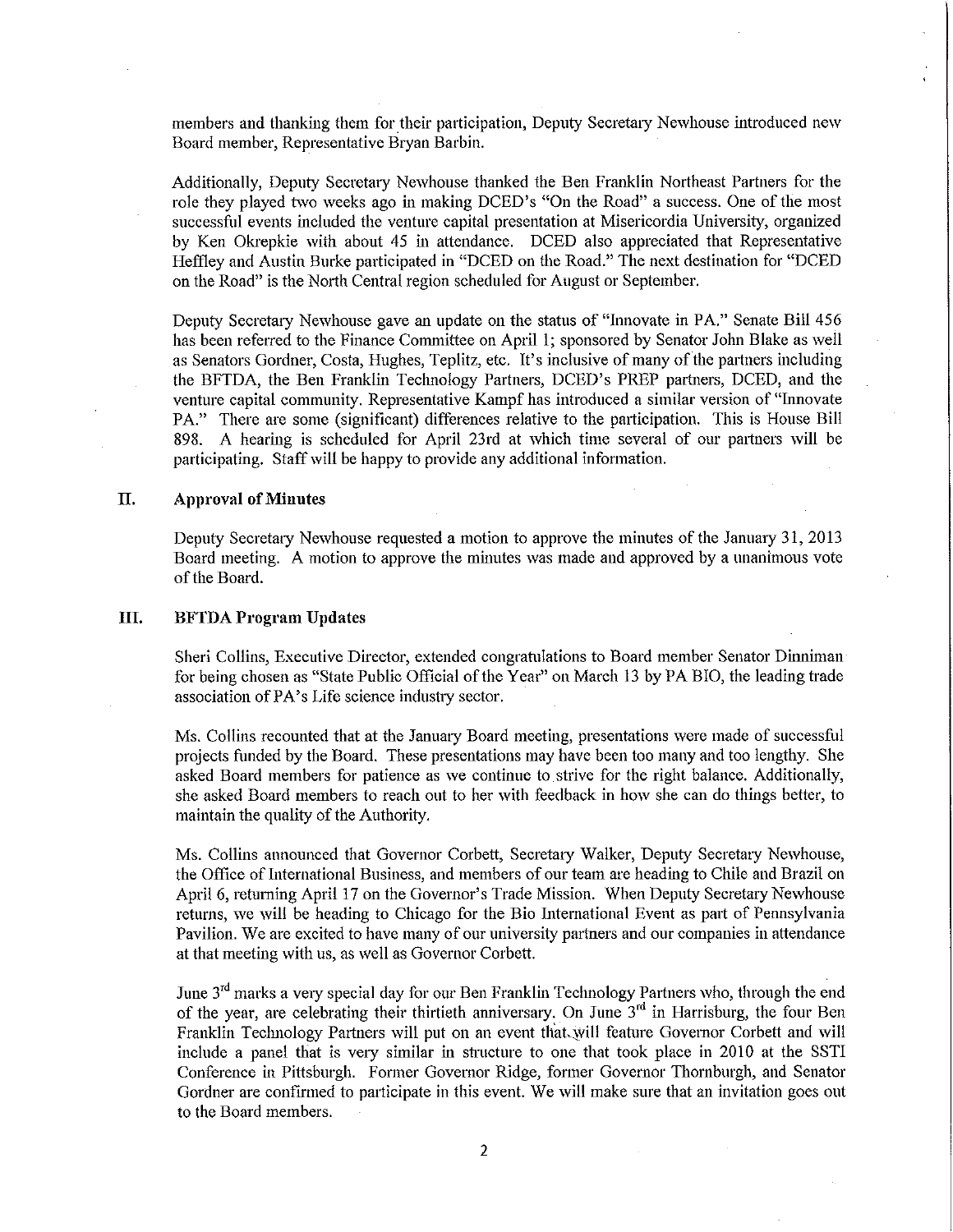#### **IV. Old Business**

At the end of the January Board meeting, there was great discussion by Board members whether directors and officers insurance is necessary or required, if there is a *carry forward*, and whether or not an audit is required. Unfortunately, Chief Counsel Chris Houston had to depatt the meeting prior to that discussion. Chris is here this morning to provide an overview ofthis information.

Chris Houston addressed the issues from the last Board meeting, beginning with the issue of an audit. He stated that there is clear direction in the BFTDA Act that the Authority is required to conduct an audit yearly of its financial statements. Additionally, the Auditor General has the right of first refusal to conduct such an audit. If the Authority wishes to have a private firm do the audit, then it must first reach out to the Auditor General and ask for a waiver for their right to have the audit conducted. Chris asked if there were questions from the Board members.

President Fry asked what has been our procedure in getting audits. Chris deferred to Sheri regarding this as he is new to the Authority. Sheri stated that she will have to do some due diligence as she does not recall, nor did other members of the Board, the office of the Auditor General requesting an audit.

Chris Houston stated that he believes that staff should be directed to seek proposals from firms for the purposes of conducting an independent audit. President Firy stated that he agreed with that and wanted to make clear that he has no concern other than that he wants to follow accepted practice which is that organizations should have an annual audit. Sheri agreed and stated that they will begin working with Chief Counsel and others to begin that process by communicating with the Auditor General.

Chris confirmed that there is currently no directors and officers insurance coverage. for the Board and talked of the protections and assurances that are in place. First, the Sovereign Immunity Statute bars claims against the Authority and its Members except those that fall under specific enumerated exceptions, none of which apply to the activities that the Authority conducts. In addition, the Authority's Bylaws specifically provide that Members of the Board shall not be personally liable for monetary damages as result of any action taken in good faith and in a manner that he or she reasonably believes to be in the best interest of the Board. There is also a clause that provides for indemnification to members of the Board. The protections in place do not preclude the Board from seeking directors and officer's liability insurance.

Ellen Kight stated that most Boards do have indemnification in place; however, most Boards also secure  $D \& O$  insurance. She asked Chris to explain the Sovereign Immunity Statute more. Chris explained that the Sovereign Immunity bars any claims by a third patty against the Authority and its members if an action is brought, unless it falls into one of the enumerated exceptions: vehicle liability, medical professional liability, care, custody or control of personal property, other exceptions, liquor store sales, etc. that don't apply to what the Authority does. This does not preclude the Board from securing D & 0 Insurance but that it would come as a cost to the Board and the cost depends upon the amount of coverage you would wish to seek.

The question was asked if any other state Board has secured  $D \& O$  Insurance. Chris replied that he believes the Commonwealth Financing Authority does; however, that is not the same animal as this organization. Chuck Peters stated that he is on two county authorities who, for the relatively small cost of officers' coverage, like that extra layer of protection. He suggested that the Board consider this and direct the staff to seek pricing. Deputy Secretary Newhouse stated